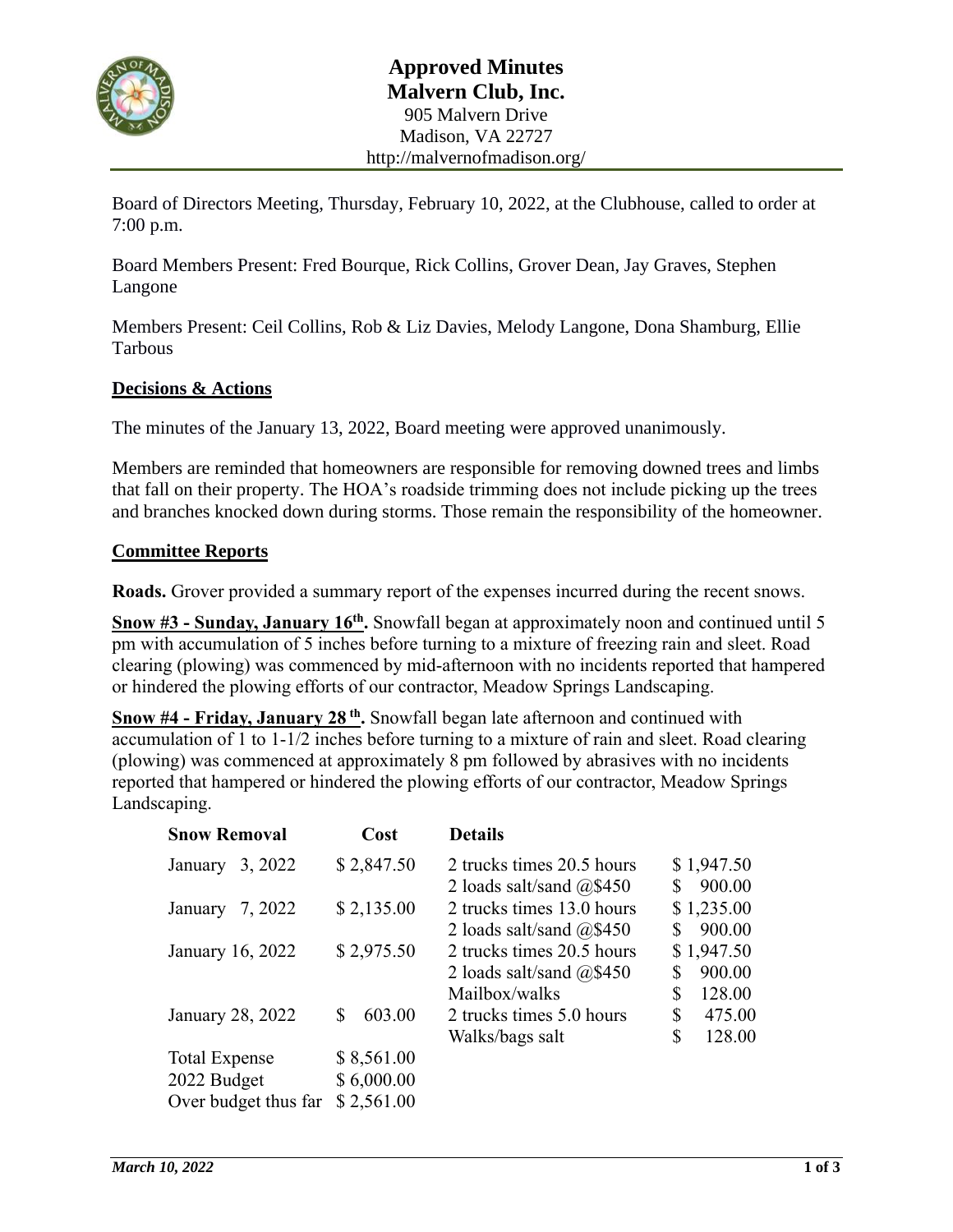## **Approved Minutes Malvern Club, Inc.**

**Lake.** Rick said he cleaned the spillway of some leaves, but there wasn't much to do as the lake is still 3 or so inches low. The water is still not flowing in the spillway. Several more trees and branches are now down at the sides of the dam toe. They will need to be addressed as the weather improves. The plowing has caused some grass ruts at the North dock but nothing of concern.

**Grounds.** Rick said the roadside tree trimming should be complete today. He said he doesn't have a bill yet so couldn't report on the final cost, except to say that it will exceed the \$2,600 authorization. Fred noted for the record that Rick was authorized via an email from Rodney to Board members to spend whatever it took to complete the roadside tree trimming. Rick said that, to his knowledge, there had been one complaint so far about the job. The owner of Lot 18 at the corner of Malvern Drive and Pine Court complained that the pines that were leaning over the road during the first ice storm were further trimmed by MSL after he reported to the HOA that he already had them professionally trimmed after the storm.

**Clubhouse.** Stephen said he had purchased an HVAC remote upgrade that requires a \$5 monthly fee for monitoring by the Trane Home app. He said he will set up the account with Diana. Stephen said the No Grilling signs had been put up at various locations around the Clubhouse complex. He said he has noticed some downspout leakage issues; he'll put down drain tiles to contain it.

## **Old Business**

**Pool Resurfacing Estimate.** Fred said he had been unable to get anyone to submit a formal estimate for the pool resurfacing scheduled for 2024. He said Payne Pools gave him a number of \$40,000 for resurfacing the pool, but they will not stand by it for 2 years. The concrete pool deck and coping also must be replaced. He said he submitted an estimate of \$75,000 for the Reserve Study.

### **New Business**

**Furniture Purchase for the Clubhouse.** Fred said there seems to be some confusion about who is responsible for redecorating the Clubhouse living room. A group of Malvern ladies offered to assist Stephen in shopping for couches to replace the ones that were discarded. They bought two nice couches. They still need to purchase two small couches (love seats) to replace the ones that were discarded. He said the Board needs to maintain control of any Clubhouse renovations and purchases. Stephen, as chair of the Clubhouse Committee, has the sole responsibility for managing the Clubhouse budget. He may designate the shopping to non-Board members, but the Clubhouse Committee decides what to buy or how much to spend, within the limits of Stephen's budget and spending authorization. Fred said the policy has been that committee chairs may spend up to \$500 without prior Board authorization. For example, the Board approved the expenditure of \$2,000 for furniture last year before the money was spent. He said the Board has authorized the purchase of two love seats to complete the living room redecoration. Fred tabled further discussion of Clubhouse improvements.

## **Open Forum**

None.